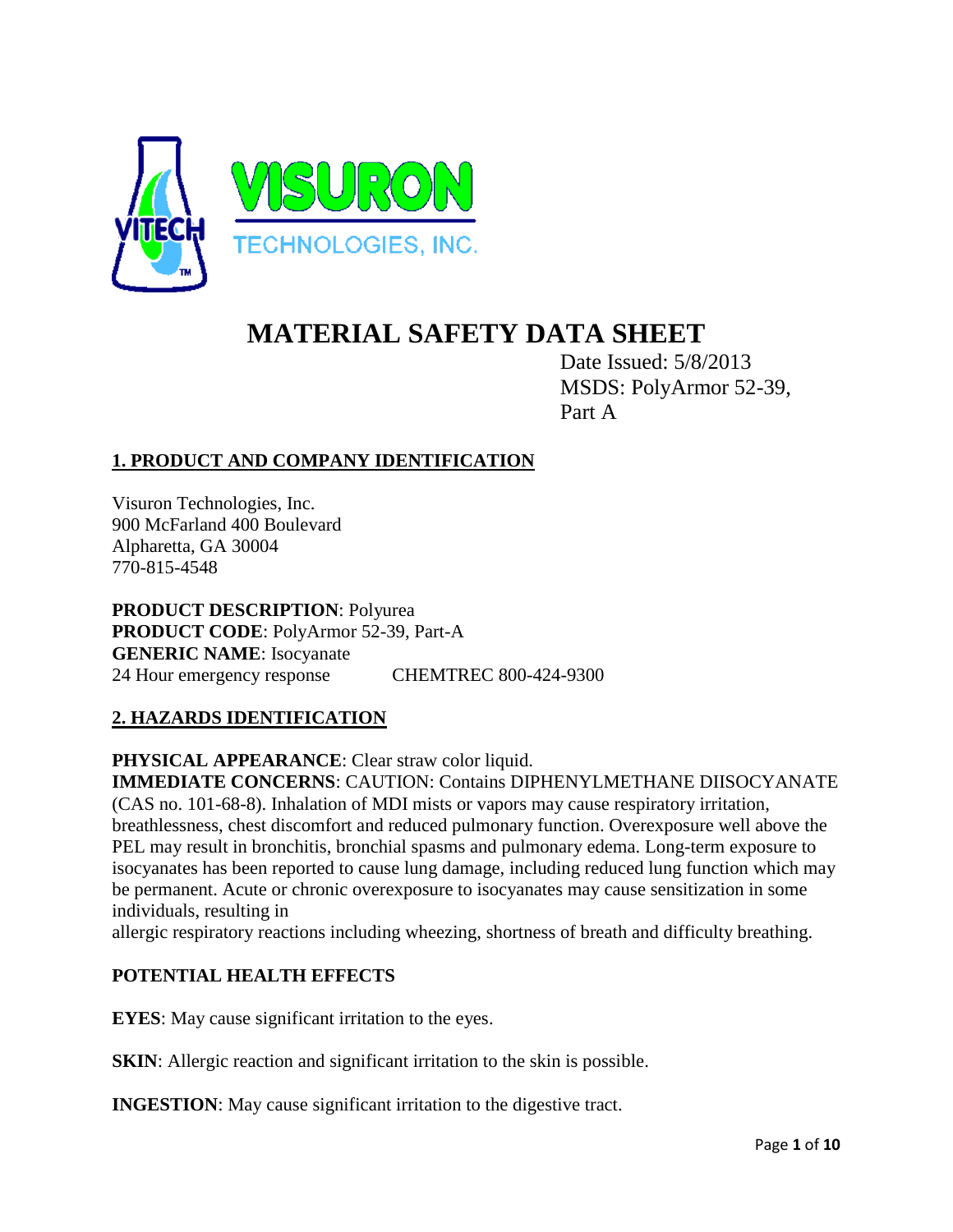**INHALATION**: Irritating to the nose, throat and respiratory tract.

## **SIGNS AND SYMPTOMS OF OVEREXPOSURE**

**ACUTE TOXICITY**: Isocyanates have also been reported to cause hypersensitivity pneumonitis, which is characterized by flu-like symptoms, the onset of which may be delayed. Gastrointestinal symptoms include nausea, vomiting and abdominal pain.

**CHRONIC EFFECTS**: Results from a lifetime study in rats indicate that MDI aerosol was carcinogenic at 6 mg/m3, the highest dose tested. This is well above the recommended TLV of 5 ppb (0.05 mg/m3). Only irritation was noted at the lower concentration of 0.2 and 1 mg/m3. No birth defects

of teratogenic effects were reported in a teratology study with rats exposed to 1, 4, and 12 mg/m3 polymeric MDI or 6 hr/day on days 6-15 of gestation. Embryotoxicity and fetotoxicity was reported at the top dose in the presence of maternal toxicity.

As a result of the previous repeated overexposures or single large dose, certain individuals will develop isocyanate sensitization (chemical asthma) which will cause them to react to later exposure to isocyanate at levels well below the PEL/TLV. These symptoms, which include chest tightness, wheezing, cough, shortness of breath, or asthmatic attack, could be immediate or delayed up to several hours after exposure. This increased lung sensitivity can persist for weeks and in severe cases for several years.

**MEDICAL CONDITIONS AGGRAVATED**: Individuals who are sensitized to isocyanates and those with asthma, respiratory disorder, skin allergies, and eczema.

**SENSITIZATION:** Possible sensitizer by inhalation and skin contact.

## **3. COMPOSITION / INFORMATION ON INGREDIENTS**

| <b>Hazardous Components</b>                                              | CAS#        | Weight %    |
|--------------------------------------------------------------------------|-------------|-------------|
| Methylene Bis(phenylisocyanate) (MDI)                                    | 26447-40-5  | $35 - 50\%$ |
| (Containing 4,4'Methylene bisphenyl Isocyanate CAS #101-68-8, 5873-54-1) |             |             |
| Homopolymer of Methylene Bis(phenylisocyanate)                           | 096328-90-4 | $50 - 65\%$ |

**COMMENTS**: Criteria for listing components in this MSDS are as follows: Carcinogens are listed at 0.1% or greater; hazardous components according to OSHA 29 CFR 1910.1200 are listed at 1.0% or greater; non-hazardous components are not listed. This is not intended to be the complete compositional disclosure. Refer to section 15 for other regulatory information.

## **4. FIRST AID MEASURES**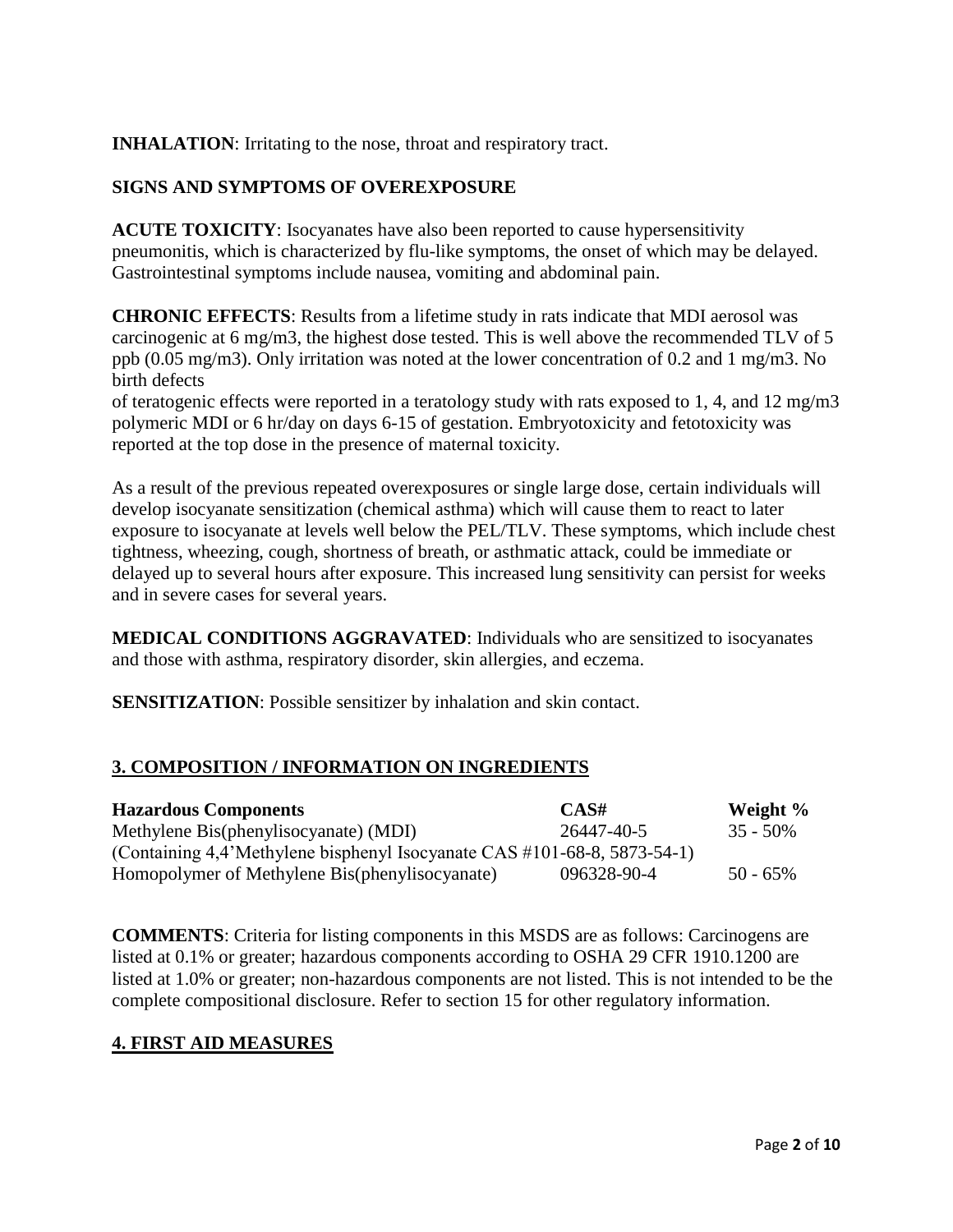**EYES**: Immediately flush with plenty of water for two minutes. After initial flushing, remove any contact lenses and continue flushing for at least 15 minutes. Assure adequate flushing by separating the eyelids with fingers. Have eyes examined and tested by medical personnel.

**SKIN**: Remove contaminated clothing and immediately wash affected skin area with plenty of soap and water. Seek medical attention. Either discard or wash contaminated clothing and shoes before reuse.

**INGESTION:** Make sure victim is conscious and alert. If so, give 2-3 glasses of water to dilute. DO NOT INDUCE VOMITING. Never give anything by mouth to an unconscious person. Immediate medical

attention is required. Do not leave victim unattended as spontaneous vomiting my occur. Lay victim on side with head lower than waist to prevent aspiration of swallowed product. If victim is conscious and vomiting occurs, give water to further dilute the chemical.

**INHALATION**: Remove victim to fresh air and provide oxygen if breathing is difficult. Seek medical attention if cough or other symptoms develop.

# **5. FIRE FIGHTING MEASURES**

**FLASHPOINT AND METHOD**: 200°C (392°F) Closed Cup

**FLAMMABLE CLASS**: Not Applicable

**EXTINGUISHING MEDIA**: Dry Chemical, Foam, or Carbon Dioxide. Water is not recommended do to reaction.

**FIRE FIGHTING PROCEDURES**: Do not release runoff from fire control methods to sewers or waterways.

**FIRE FIGHTING EQUIPMENT**: Firefighting personnel are required to use respiratory and eye protection. Full fire protective equipment (Bunker Gear) and self-contained breathing apparatus (SCBA) is recommended to be used for all indoor fires and any significant outdoor fires. SCBA may not

be required for small outdoor fires that may easily be extinguished with a portable fire extinguisher.

## **HAZARDOUS DECOMPOSITION PRODUCTS**: Oxides of Nitrogen, Oxides of Carbon.

# **6. ACCIDENTAL RELEASE MEASURES**

**SMALL SPILL**: Dike area to contain spill. Take precautions as necessary to prevent contamination of ground and surface waters. Recover spilled material on absorbent, such as diatomaceous earth, sawdust, vermiculite, or any appropriate readily available material and sweep or shovel absorbed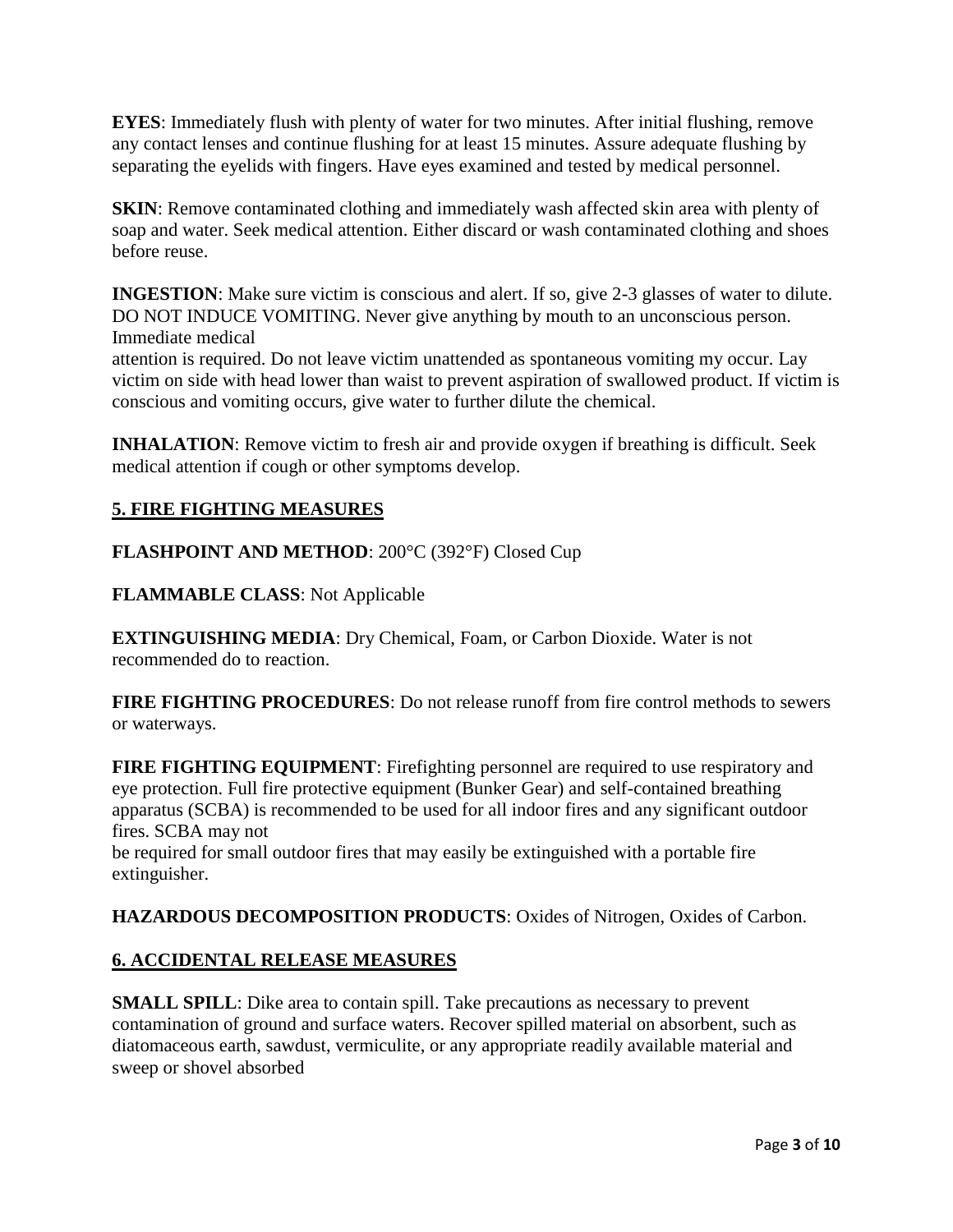material into closed containers for disposal. After all visible traces, including ignitable vapors, have been removed thoroughly wash the contaminated area. Do not flush to sewer. If area of spill is porous, remove as much contaminated earth and gravel, etc. as necessary and place in closed containers for disposal.

Wear the appropriate personal protective equipment designated in Section 8, remove the leaking container to a containment area and place into an appropriate container to prevent any further spill.

**LARGE SPILL**: Construct temporary dikes of dirt or sand to contain spill. Take precautions as necessary to prevent contamination of ground and surface waters. Recover spilled material on absorbent, such as

diatomaceous earth, sawdust, vermiculite, or any appropriate readily available material and sweep or shovel adsorbed material into closed containers for disposal. If area of spill is porous, remove as much

contaminated earth and gravel, etc. as necessary and place in closed containers for disposal.

Wear the appropriate personal protective equipment designated in Section 8, close or cap leaking valves and/or block or plug hole in leaking container. Remove the leaking containers to a containment area and place into an appropriate container to prevent any further spill.

Contain material as described above and call the local fire, police, or appropriate emergency response provider for immediate emergency assistance.

# **ENVIRONMENTAL PRECAUTIONS**

**WATER SPILL**: Construct temporary dikes of dirt, sand, or any appropriate readily available material to prevent spreading of material into sources of water.

**GENERAL PROCEDURES**: Absorb spill with an emergency spill kit, diatomaceous earth, saw dust or equivalent inert material. Shovel up and dispose of at an appropriate waste disposal facility following applicable laws and regulations.

## **7. HANDLING AND STORAGE**

**GENERAL PROCEDURES**: Store product in original containers. Store container in a secure cool, dry, well-ventilated area at 55-85 deg. F. Opened containers should be blanketed with nitrogen gas at atmospheric pressure to avoid reaction with moisture. Contamination with moisture or "basic" compounds can cause dangerous pressure buildup in closed containers.

**HANDLING**: Use with sufficient ventilation to keep employee exposure below recommended limits. Provide adequate ventilation for storage, handling and use, especially for enclosed or low spaces. Avoid contact of liquid with eyes and prolonged skin exposure. Avoid breathing in vapors, mists, and aerosols. Do not allow product to contact open flame or electrical heating elements because dangerous decomposition products may form.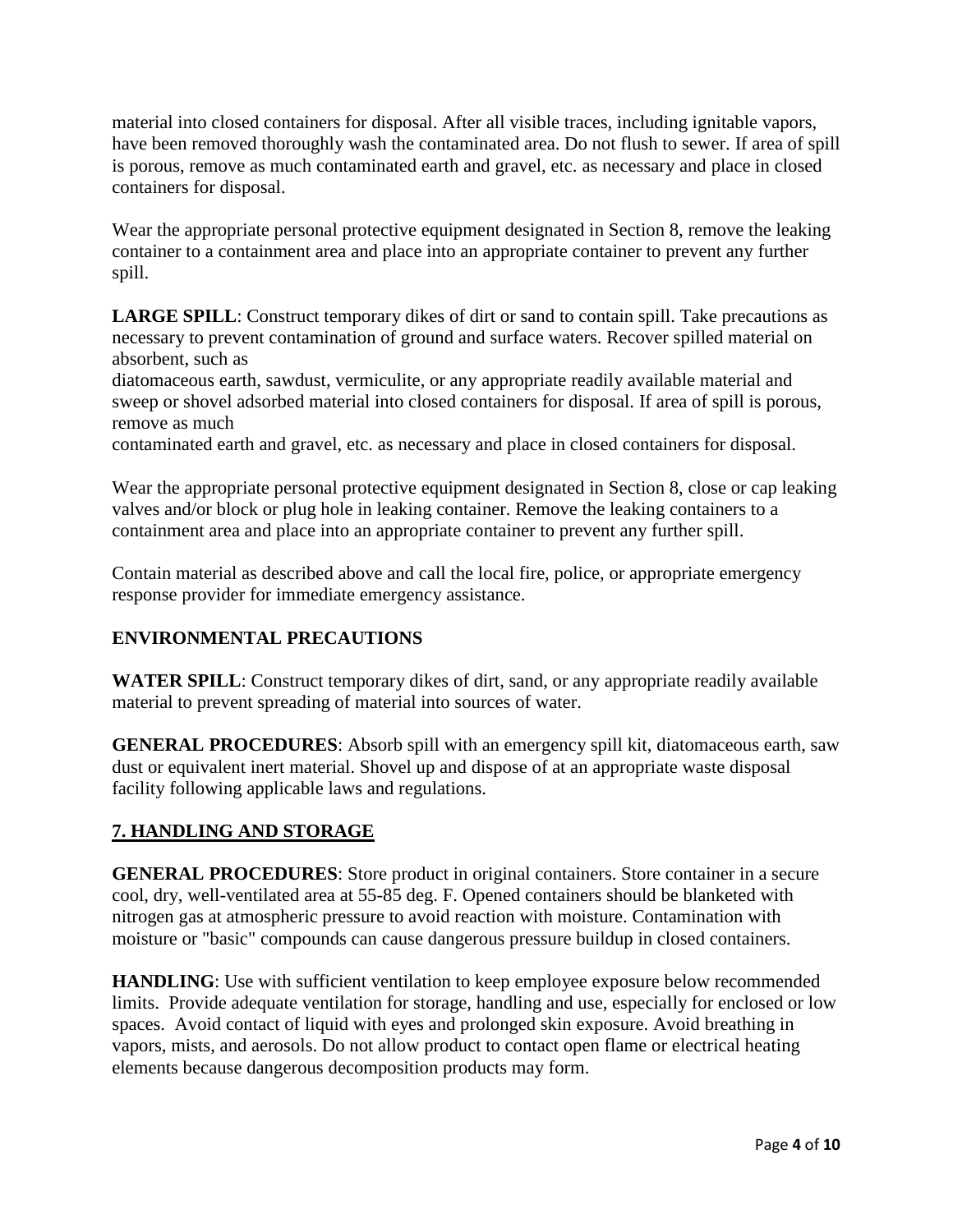**STORAGE**: Store and warehouse product in an appropriate area or facility. Segregate like materials together to avoid negative chemical reactions. Protect materials form excessive exposure to heat. Observe proper storage conditions and temperatures.

**STORAGE TEMPERATURE**: (55°F) Minimum to (85°F) Maximum

**COMMENTS**: If bulging of containers occurs, transfer to a well-ventilated area and open carefully to relieve pressure then reseal.

# **8. EXPOSURE CONTROLS / PERSONAL PROTECTION**

**Ventilation:** Adequate ventilation required. Local exhaust may be required in some areas. Special exhausting generally not required. Mechanical exhaust usually adequate.

**Eye Protection**: Chemical tight goggles; full face shield if splashing is possible.

**Skin Protection:** Coveralls and impervious foot covering is recommended.

**Other Protective Clothing or Equipment:** Use impervious gloves, neoprene or rubber.

**Work/ Hygienic Practices:** Good air flow in working area. Eyewash station and safety shower should be available. Gloves and respiratory equipment should be worn at all times.

**ENGINEERING CONTROLS**: Proper industrial hygiene practices are required for workers and should be achieved through engineering controls including ventilation with a high turnover rate whenever feasible. When such controls are not available or not feasible to achieve full protection, respirators for workers (and others in the area) and other personal protective equipment is mandated. Exhaust air may need to be scrubbed (cleaned) or filtered to reduce environmental contamination and odors.

## **PERSONAL PROTECTIVE EQUIPMENT**

**EYES AND FACE**: Wear safety goggles or safety glasses with side shields when handling and mixing this material.

**SKIN:** Wear impervious compatible chemical resistant protective clothing such as neoprene or butyl rubber gloves, aprons, boots or Tyvek coveralls, as appropriate to prevent contact with skin.

**RESPIRATORY**: For respirator selection and training, seek professional advice. Whenever workplace conditions require a use of a respirator, follow a respiratory protection program that meets OSHA 1910.134 and ANSI Z88.2 requirements. Wear an OSHA/NIOSH approved respirator selected on its suitability to provide adequate worker protection for the chemicals used and given working conditions including the level of airborne contamination and presence of sufficient oxygen.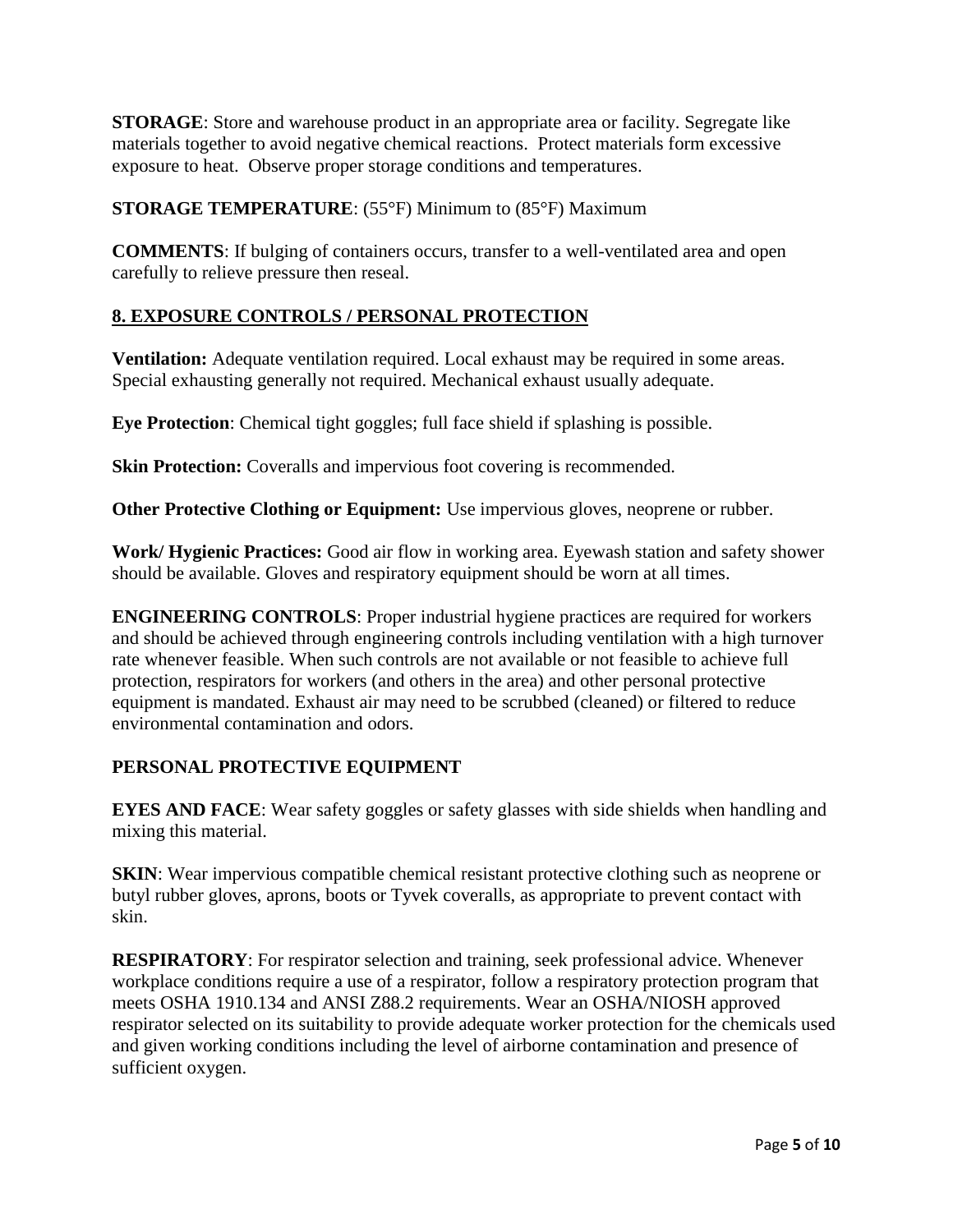**WORK HYGIENIC PRACTICES**: Always follow "Good personal hygiene practices" when working with this material.

**COMMENTS**: Always practice "good personal hygiene" during and after use of this material, especially before eating, drinking, smoking, using the toilet, or applying cosmetics. DO NOT eat, drink, or smoke in work areas that contain hazardous chemicals.

# **9. PHYSICAL AND CHEMICAL PROPERTIES**

**PHYSICAL STATE**: Liquid

**ODOR**: Faint aromatic odor.

**COLOR**: Clear to pale yellow

**VAPOR PRESSURE**: < 0.001 mmHg at 25°C

**VAPOR DENSITY**: N/D

**FREEZING POINT**: ~ (60°F)

## **FLASHPOINT AND METHOD**: N/D

**SOLUBILITY IN WATER**: Insoluble in water, reacts with evolution of CO2

**SPECIFIC GRAVITY**: 1N/D

**VISCOSITY #1**: N/D

**(VOC):**  $< 0.001$  g/l

**Notes**: VOC listed on the MSDS is for this component only. Mixed VOC for the combined product may have a different value. Consult the manufacturer or product data sheet for final mixed product VOC value.

## **10. STABILITY AND REACTIVITY**

**STABLE**: Yes

#### **HAZARDOUS POLYMERIZATION**: No

**STABILITY**: This material (product) is stable under normal ambient conditions of temperature and pressure. Follow recommendations for proper storage and use.

**POLYMERIZATION**: May occur is material is in contact with moisture.

**CONDITIONS TO AVOID**: Avoid high temperatures, sources of ignition, and moisture.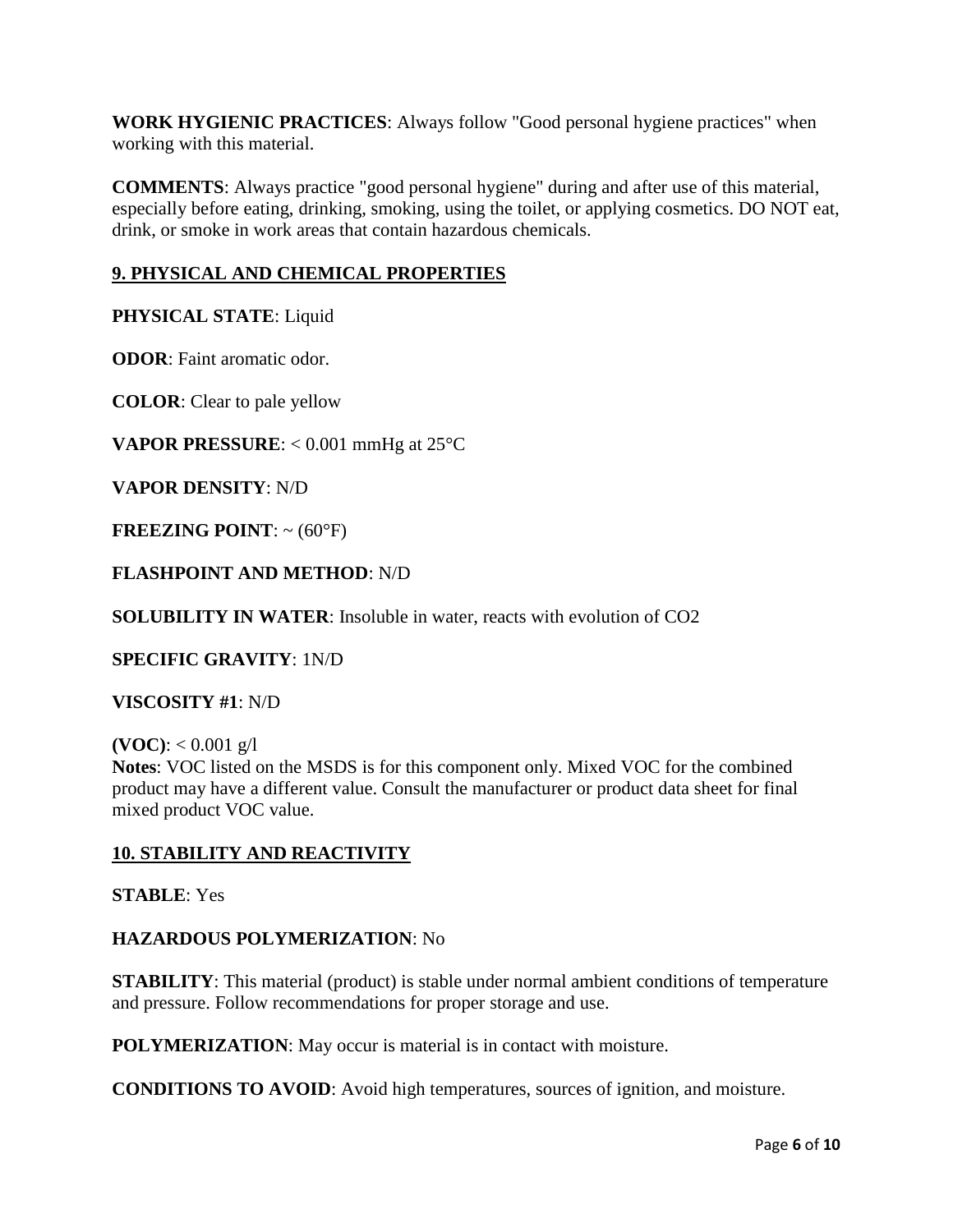**HAZARDOUS DECOMPOSITION PRODUCTS**: Thermal oxidative decomposition of this product can produce CO, NOx, HCN, and HDI vapors. Some curing agents will react to produce a large amount of heat.

**INCOMPATIBLE MATERIALS**: Water, strong bases, strong acids, strong oxidizing agents, alcohols and amines.

## **11. TOXICOLOGICAL INFORMATION**

**Toxicological Information for homopolymer of Methylenediphenyl Diisocyanate:**

**Acute Oral LD50:** Estimated to be greater than 10,000 MG/KG (rats**)**

**Acute Dermal LD50:** > 2000 MG/KG (rabbits)

**Skin Irritation** Rabbit, Draize, Slightly irritating

**Eye Irritation** Rabbit, Draize, Slightly irritating **Sensitization** Dermal: sensitizer (guinea pig, Maximization Test (GPMT)) Dermal: non-sensitizer (guinea pig, Buehler) Inhalation: non-sensitizer (guinea pig)

#### **Repeated Dose Toxicity**

3 wks inhalation: NOAEL:  $3.7 - 4.3$  mg/m3, (rat) 90days, inhalation: NOAEL: 3.3-3.4 mg/m3, (rat) Irritation to lungs and nasal cavity.

#### **Mutagenicity**

AMES: negative (salmonella typhimurium, Metabolic Activation: with/without)

## **12. ECOLOGICAL INFORMATION**

**Ecological Data for Homopolymer of Methylenediphenyl Diisocyanate**: **Biodegradation** 0%, exposure time: 28 days, not readily biodegradable.

## **Acute and Prolonged Toxicity to Fish:**

LC0: >100 mg/l (Zebra Fish (Brachydanio Rerio), 96 hrs)

#### **Acute Toxicity to Aquatic Invertebrates:**

EC0: >100 mg/l (water flea (Daphnia magna), 48 hrs)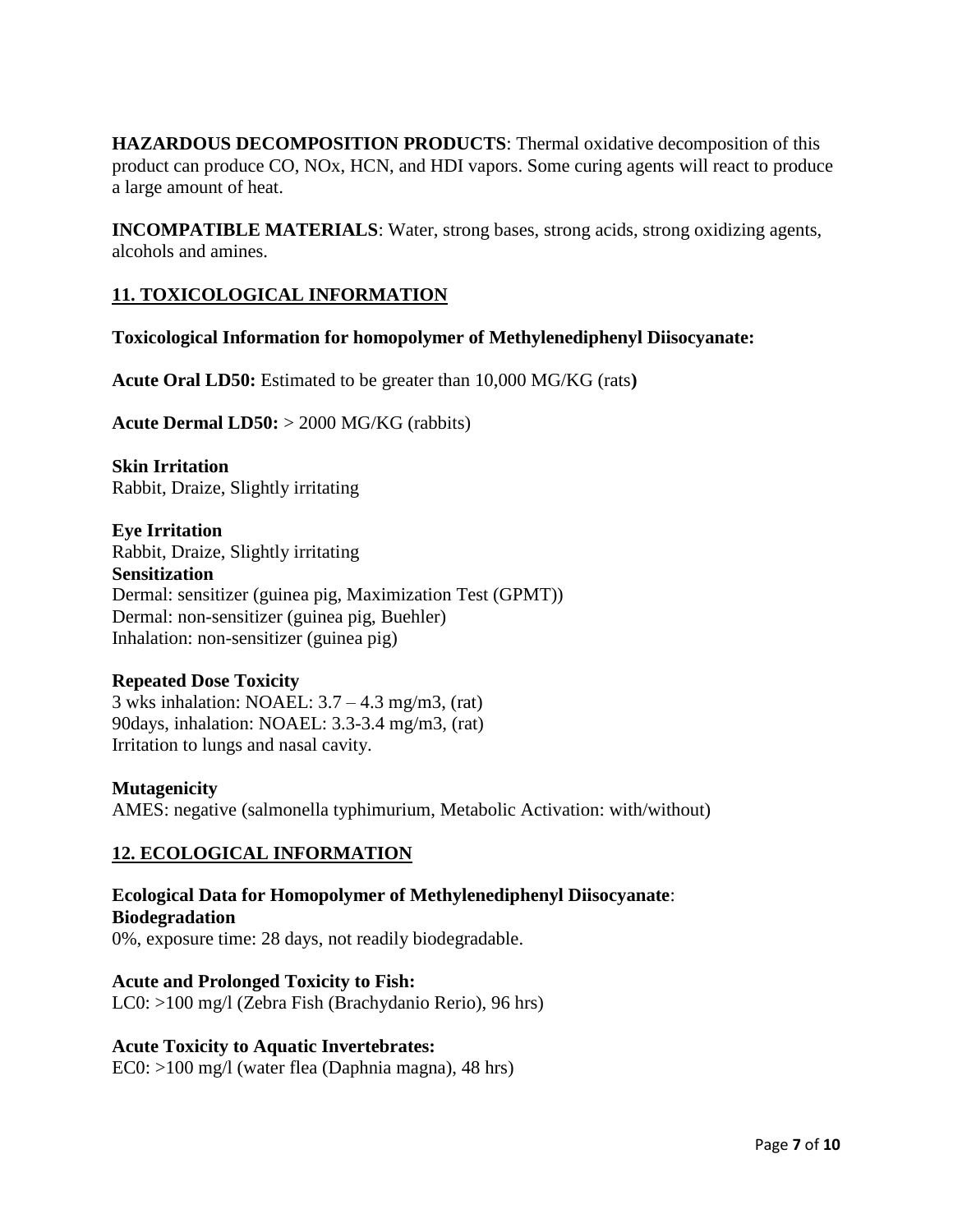#### **Toxicity to Aquatic Plants:**

EC50: >1,000 mg/l, (Green algae (Scenedesmus subspicatus), 72 hrs)

#### **Toxicity to Microorganisms:**

EC50: >1,000 mg/l, (Activated Sludge microorganisms, 3 hrs)

## **13. DISPOSAL CONSIDERATIONS**

**DISPOSAL METHOD:** See the manufacturer's instructions to mix together with the proper components of multi-component materials, and allow to harden. Dispose solids at an appropriate waste disposal facility according to current applicable laws and regulations.

**COMMENTS**: Refer to Section 6. Accidental Release Measures for additional information.

#### **14. TRANSPORT INFORMATION**

## **DOT (DEPARTMENT OF TRANSPORTATION)**

 **PROPER SHIPPING NAME**: Not Regulated

**OTHER SHIPPING INFORMATION:** Not a Dangerous Good according to the Australian Dangerous Goods (ADG) code. This material may be hazardous according to the criteria of NOHSC Australia.

#### **AIR (ICAO/IATA)**

 **SHIPPING NAME**: Not Regulated

#### **VESSEL (IMO/IMDG) SHIPPING NAME**: Not Regulated

#### **CANADA TRANSPORT OF DANGEROUS GOODS SHIPPING NAME**: Not Regulated

#### **15. REGULATORY INFORMATION**

**U.S. Federal Regulations** 

**OSHA Hazcom Standard Rating:** Hazardous

**US Toxic Substances Control Act:** All materials are listed on the TSCA inventory.

## **US EPA CERCLA Hazardous Substances (40 CFR 302): Components:** Methylene bisphenyl Isocyanate (MDI) CAS # 000101-68-8

#### **SARA Section 311/312 Hazard Categories:**

Acute health hazard, chronic health hazard, reactivity hazard.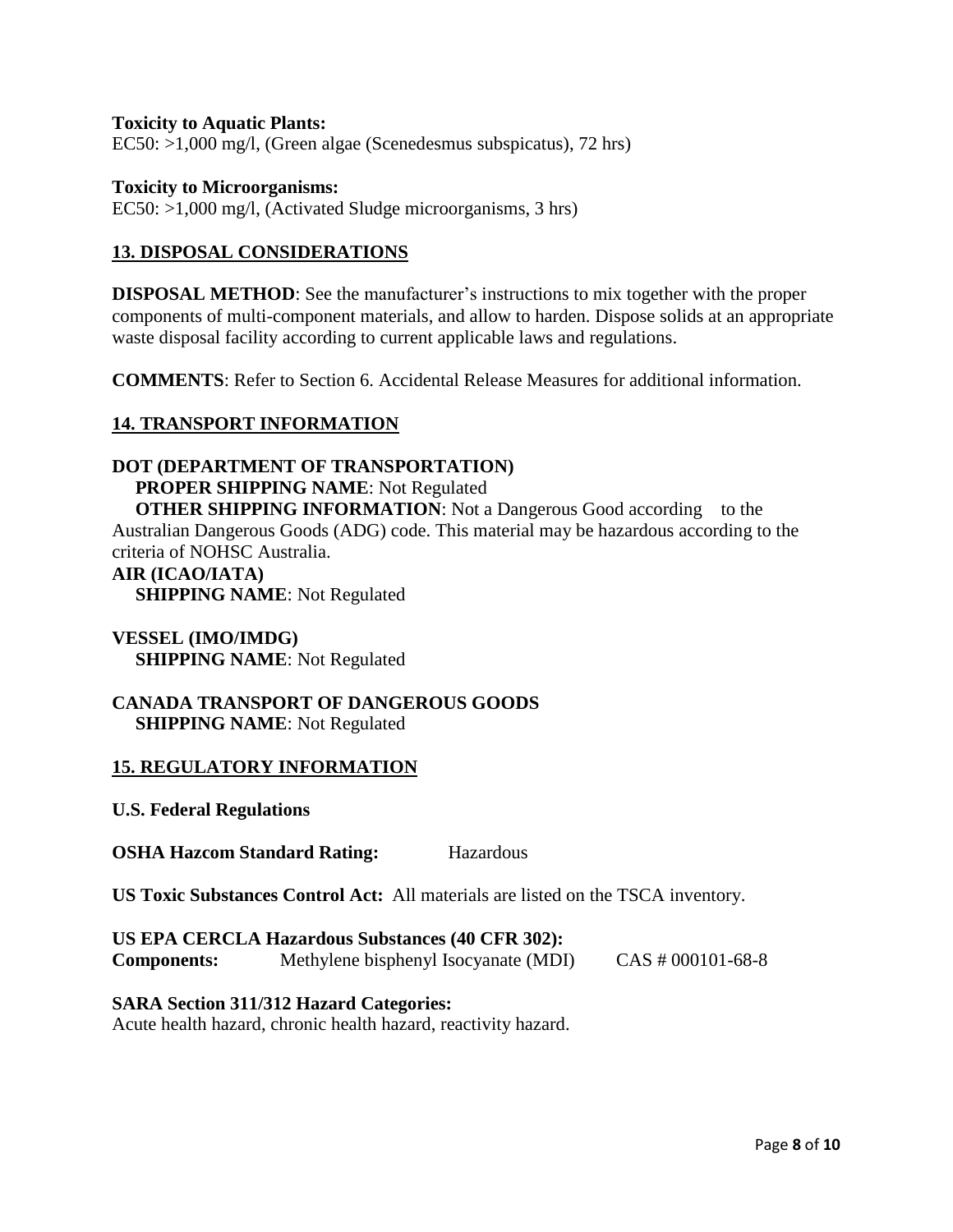## **US EPA Emergency Planning and Right-to-Know Act (EPCRA) ASARA Title III Section 302 Extremely Hazardous Substance (40 CFR 355, Appendix A):**

**US EPA Emergency Planning and Right-to-Know Act (EPCRA) ASARA Title III Section 313 Toxic Chemicals (40 CFR 372.65) - Supplier Notification Required: Components:** None

#### **US EPA Resource Conservation and Recovery Act (RCRA) Composite list of Hazardous Wastes and Appendix VIII Hazardous Constituents (40 CFR 261):**

If discarded in its purchased form, this product would not be a hazardous waste either by listing or by characteristic. However, under RCRA, it is the responsibility of the product user to determine at the time of disposal, whether a material containing the product or derived from the product should be classified as a hazardous waste. (40CFR 261.20-24)

#### **State Right-to-Know Information**

The following chemicals are specifically listed by individual states; other product specific health and safety data in other sections of the MSDS may also be applicable for state requirements. For details on your regulatory requirements you should contact the appropriate agency in your state.

| <b>Massachusetts, New Jersey or Pennsylvania right-to-know substance lists:</b> |                                |                   |  |  |
|---------------------------------------------------------------------------------|--------------------------------|-------------------|--|--|
| Weight <sup>%</sup>                                                             | <b>Components</b>              | <b>CAS</b> number |  |  |
| 20-40%                                                                          | Methylene bisphenyl Isocyanate | 000101-68-8       |  |  |

**New Jersey environmental Hazardous Substances List and/or New Jersey right-to-know special hazardous substances list:**

| Weight%      | <b>Components</b>              | <b>CAS</b> number |
|--------------|--------------------------------|-------------------|
| $\leq=0.5\%$ | Methylene bisphenyl Isocyanate | $000101 - 68 - 8$ |

## **16. OTHER INFORMATION**

**NFPA 704M Rating**  $Health = 2$ **Fire = 1 Reactivity = 1 Other = 0= Insignificant 1 = Slight 2 = Moderate 3 = High 4 = Extreme**

**HMIS Rating**  $\textbf{Health} = 2^*$ **Flammability = 1 Physical Hazard = 1 0 = Minimal 1 = Slight 2 = Moderate 3 = Serious 4 = Severe \*= Chronic health hazard**